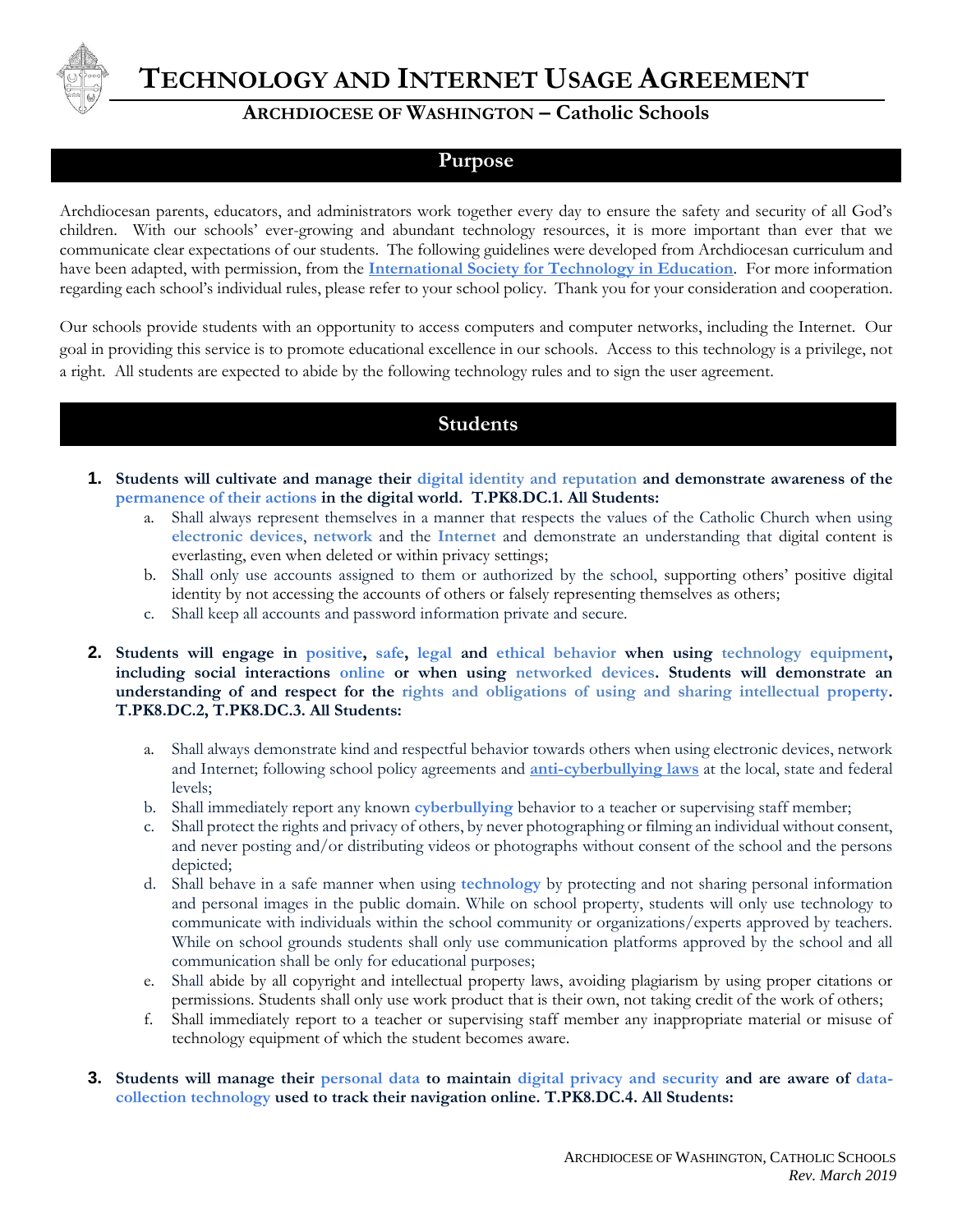- a. Shall protect and **manage personal data** in a safe manner by never posting, or otherwise distributing personal information such as photographs, home addresses, telephone numbers, parents' work addresses or telephone numbers or the name and location of the school;
- b. Shall respect networking protections and security within the school infrastructures by working within the designated login and security parameters and never reconfiguring or hacking any school hardware, software, or network settings;
- c. Shall use school issued email accounts for authorized educational purposes only;
- d. Shall respect the right of the school to monitor student use of technology.

#### **4. Students will treat all technology equipment including issued devices, software and networking systems with care and respect, whether at school, at home, or elsewhere. All Students:**

- a. Shall demonstrate proper physical care for **technology equipment;**
- b. Shall protect the proper functioning of technology equipment by downloading only teacher approved files and not intentionally writing, producing, generating, copying or introducing dangerous codes or programs designed to cause harm, including, but not limited to viruses, bugs, 'worms', etc.;
- c. Shall respect the digital property of others by not accessing or searching files, directories, or folders for which the student does not have authorization, and by not intentionally erasing, renaming, moving, or disabling anyone else's files or programs;
- d. Shall maintain the settings of any issued device by not manipulating any device settings or functionality.

#### **5. Students understand and acknowledge that:**

- a. Any violation of this policy may result in permanent revocation of their technology privileges and other disciplinary action may be taken in the sole discretion of the principal.
- b. Schools may require that technology used in a bring your own device program must meet certain compatibility requirements, use certain security measures, and include certain hardware, software, or applications, which may include applications that grant the school control over the content on the technology.
- c. Use of all technology may be monitored, and there is no expectation of privacy for issued devices, or for any information stored on any technology used on school grounds, including any information or files stored in students' personal accounts (such as social media or file sharing accounts) that are accessible via such technology.
- d. The school reserves the right to maintain, access, or retrieve an issued device at any time, at its sole discretion; the school reserves the right to access a student's computer files or any other technology equipment when required for the maintenance of the school's technology equipment, in emergencies, in the course of investigation of possible wrongdoing, or at the discretion of the principal.

# **Parent/Guardian**

#### **Parent(s)/Guardian(s) shall support both school and ADW-wide policies and procedures as they relate to the use of technology and our Catholic Identity**

- 1. Parent(s)/Guardian(s) will monitor online behavior and social media within the home and notify the school in the event of any incident contrary to the school policy, providing evidence when applicable.
- 2. Parent(s)/Guardian(s) will monitor their child's use of the Internet when the school networks and accounts are accessed from home or a non-school location
- 3. Parent(s)/Guardian(s) agree that students' schoolwork should be limited to school authorized accounts only (if provided by the school)
- 4. Parent(s)/Guardian(s) shall respect the right of the school to monitor student use of technology
- 5. Parent(s)/Guardian(s) are responsible for all fees as determined by school policy related to loss, damage, or misuse of school technology.

Additional resources related to digital safety and digital citizenship; [https://adwcollaborators.weebly.com/parent](https://adwcollaborators.weebly.com/parent-resources.html)[resources.html](https://adwcollaborators.weebly.com/parent-resources.html)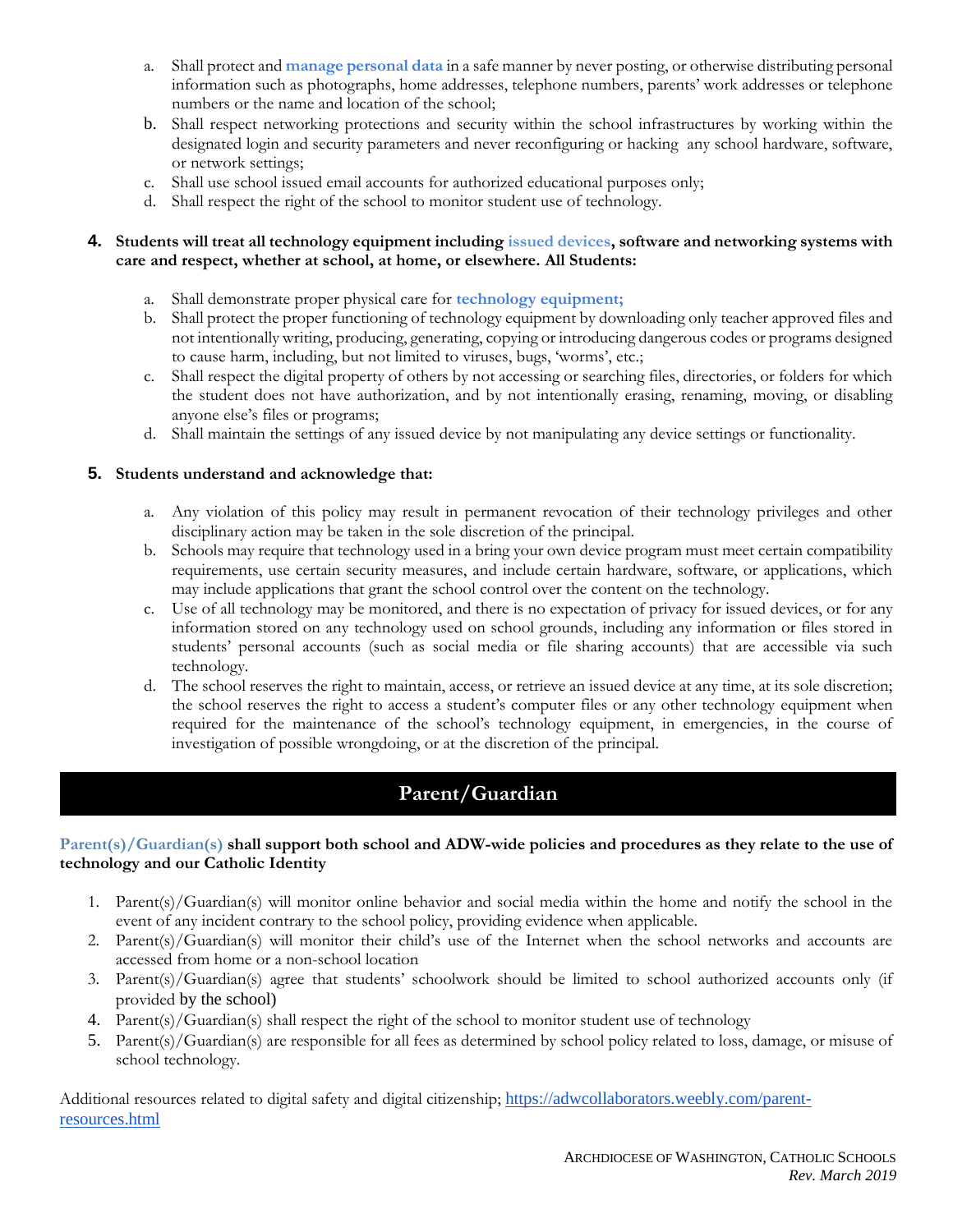## **Student & Parent/Guardian Acknowledgement**

By signing this agreement, the guardian(s) acknowledge(s) that he or she has read the above expectations and reviewed with the student below. Both parent and student understand and agree to abide by those terms. Violations of this agreement are subject to disciplinary action by the appropriate administrators.

| Student's Name      |      | Parent/Guardian Name      |      |
|---------------------|------|---------------------------|------|
| Student's Signature | Date | Parent/Guardian Signature | Date |

## **Definitions**

**Cyber-bullying/Harassment:** of others online, whether against a student, non-student, or employee, is serious, is prohibited, and is contrary to the School's policy and values. Harassment/cyber-bullying whether it is initiated on or off campus, online or in person, should be reported immediately to a faculty member, and may lead to disciplinary action and possible criminal prosecution. <https://cyberbullying.org/>

**Data-Collection Technology for Tracking Navigation:** Entities that track an individual's personal data when using networked devices, for example, website cookies, search algorithms return results based on past searches, website analytics, GPS on cell phones, the "Internet of Things" where data is exchanged between networked devices and objects

**Digital Identity and Reputation:** How an individual is represented online in the public domain, based on activities, connections or tagging. For example; social media posts, photos, public online comments/reviews, awareness and monitoring of how others are depicting you online

**Digital Privacy and Security:** For example; activate privacy settings on social media accounts and each engines, recognize sites that use encryption, secure login and password information on shared devices, read and be conscientious about accepting privacy policies and access requests from apps and websites

**Educational/Academic Purposes:** Those tasks performed by students, which are directly related to the schools curricular assignments, projects or research.

**Electronic Device**: Any device (personal or school-issued), including, but not limited to desktop computers, laptops, Chromebooks, Smartphones, iPads, tablets and e-Readers.

**Ethical Behaviors:** Interactions that align with one's moral code, for example, preventing or not engaging in cyberbullying, trolling or scamming; avoiding plagiarism; supporting others' positive digital identity

**Legal Behaviors:** Interactions that are mindful of the law. For example, abiding by copyright and fair use, respecting networking protections by not hacking them and not using another's identity.

**Intellectual Property**: Content or ideas created by an individual or entity, for example, music, photos, narration, text and design

**Internet:** A global computer network providing a variety of information and communication facilities, consisting of interconnected networks using standardized communication protocols.